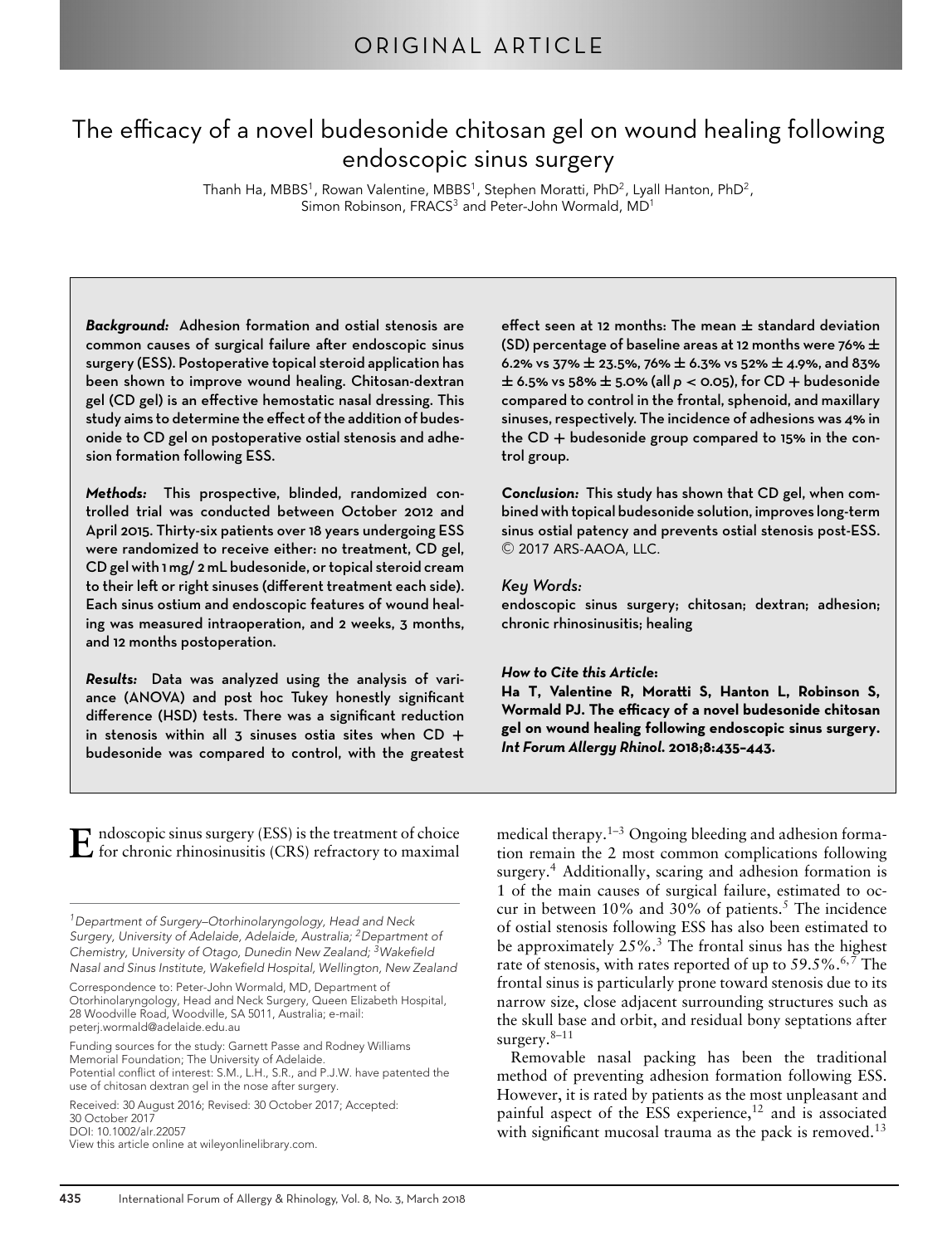Novel absorbable nasal packing agents have been developed in recent years but have not shown a significant decrease in adhesion formation.<sup>14,15</sup>

In order to reduce the incidence of stenosis and adhesions, a number of intraoperative and postoperative techniques have been developed to achieve more rapid reepithelialization and reciliation. Intraoperative techniques include mucosal sparing by the use of through-cutting instruments and microdebriders.<sup>16</sup> Other surgeons advocate an intensive postoperative treatment regime with frequent endoscopic debridements, topical nasal steroids, and nasal irrigation. Whether adhesion formation and scaring ultimately occurs depends on the delicate balance between fibrinolysis and fibroblast-initiated collagen deposition, thought to be controlled by clot formation and fibrinous exudate secreted at the wound site.<sup>17,18</sup>

Topical steroid application in the postoperative setting has been shown to improve wound healing, including reducing edema, fibrin deposition, and granulation tissue formation.19–21 However, delivery of topical steroids can be difficult, particularly in applying the steroid to the operative site, and keeping it in contact with the mucosa.

Within the field of otorhinolaryngology chitosan-dextran gel (CD gel) has been shown to be an effective postoperative absorbable nasal dressing. It is also an effective hemostat that improves the microscopic and macroscopic features of wound healing.22–24 Postoperative ostial stenosis has also been investigated with the use of CD gel. CD gel significantly improved sinus ostial patency. The largest difference was seen when ostial areas at 12 weeks were compared with their corresponding baseline areas (66% vs 31% frontal, *p <* 0.001; 85% vs 47% sphenoid, *p <* 0.001; and 74% vs 54% maxillary ostia,  $p = 0.002$ ).<sup>25</sup>

With the success of CD gel in preventing ostial stenosis, this study aims to determine the effect of the addition of budesonide to CD gel on the healing of the sinuses and on postoperative ostial stenosis. Also in this study, the effect of CD gel with budesonide is compared against topical steroid alone in order to clarify whether any difference is due to the steroid in isolation or in combination with CD components.

# Patients and methods

## Inclusion/exclusion criteria

This prospective, blinded, randomized controlled trial was granted ethics approval from the tertiary teaching hospital ethics committee. This study was conducted between October 2012 and April 2015. Patients undergoing bilateral functional ESS for CRS, and who were *>*18 years of age were invited to participate in this study. Exclusion criteria were allergy to shellfish, pregnancy or breastfeeding, or asymmetrical surgery.

## Study design

All eligible patients gave informed consent. Demographic information and details of the procedure were recorded for each patient. All patients underwent bilateral complete ESS using meticulous mucosal sparing techniques with powered instrumentation. All patients underwent complete bilateral frontal recess clearance, maxillary antrostomy, anterior and posterior ethmoidectomies, and sphenoidotomies.

Patients were randomized using the letter/envelope method to receive either: no treatment on 1 side and CD gel on the other side (groups 1A and 1B), CD gel on 1 side and CD gel with 1 mg/2 mL budesonide (Pulmicort Respules®; AstraZeneca AB, Sodertalje, Sweden) on the other side (groups 2A and 2B), or CD gel with 1 mg/ 2 mL budesonide on 1 side and topical steroid cream (0.1% betamethasone valerate) on the other side (groups 3A and 3B). The side of treatment was also randomized (Table 1).

After completion of bilateral surgery, each sinus ostia was measured with a standardized specifically designed measurement probe, as described.<sup>25</sup> As per the randomized group allocation, either 8 mL of CD gel mixed with 2 mL of budesonide solution (total budesonide dose  $= 1$ mg, total volume of  $CD +$  budesonide = 10 mL), or 10 mL of CD gel only, or 10 mL of topical betamethasone, or nothing was applied to the surgical site including the middle meatus, frontal recess, fovea ethmoidalis, and sphenoid ostium.

Postoperatively all patients received a course of antibiotics, and were instructed to perform saline douches 4 times daily on each side starting on the day after surgery. All patients received postoperative intranasal steroids. Budesonide in saline 240-mL douches (budesonide ampule 1 mg/ 2 mL) were commenced on average 16 days after surgery (95% confidence interval, 1.6 days) and continued daily for study period.

Patients were reviewed at 2 weeks, 3 months, and 12 months postoperatively. During each postoperative visit, rigid nasendoscopy was performed and recorded. Patients underwent routine debridement of both nasal cavities at these visits as required. Ostial measurements were performed using the standardized, custom designed ostial measurement probe, as described.<sup>25</sup> Each postoperative video was then evaluated by a blinded observer to measure ostial size and endoscopic features of wound healing (adhesion presence and severity, mucosal edema, granulation tissue formation, evidence of pus, and crusting; Table 2). Postoperative ostial sizes were compared against intraoperative measurements, ensuring that each frame of video demonstrated a full view of the entire perimeters of both the ostia and the ball probe placed precisely at the adjacent perimeter of the ostium. Features of wound healing were graded using an ordinal visual analogue scale (VAS). The severity of adhesions were graded based on the percentage of the vertical height of the middle turbinate taken up by the adhesion.

## Statistical methods

The results of ostial area measurements were compared between treatment groups at each of 4 time points: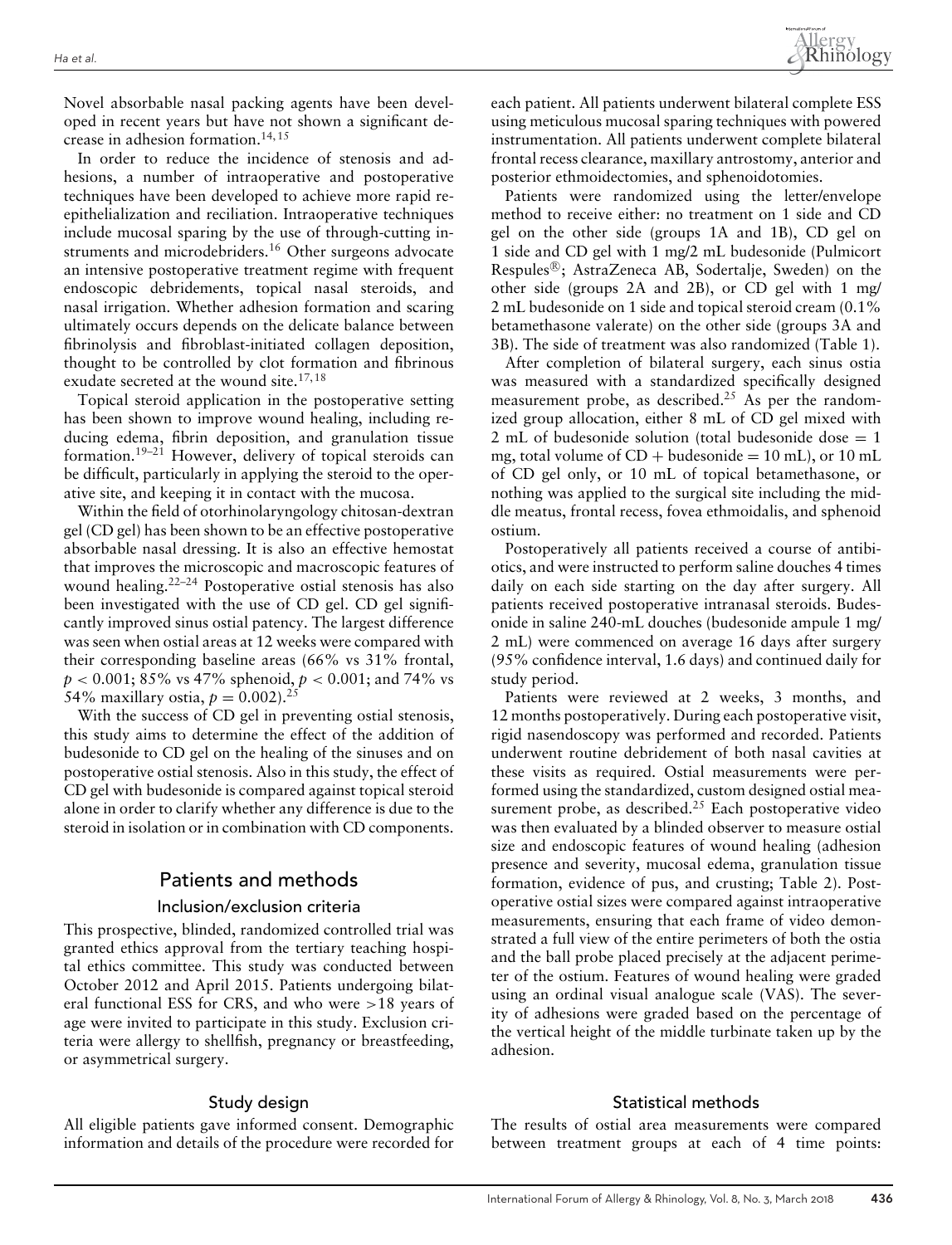| Group                | Left sinus                | Right sinus               | Patients in<br>subgroup (n) | Patients with nasal | Patients<br>undergoing<br>revision surgery (n) | Total patients in<br>group (n) |
|----------------------|---------------------------|---------------------------|-----------------------------|---------------------|------------------------------------------------|--------------------------------|
|                      |                           |                           |                             | polyps (n)          |                                                |                                |
| Group 1ª             |                           |                           |                             |                     |                                                | 13                             |
| 1A                   | Control (nothing)         | CD gel                    | 6                           | 3                   | $\overline{4}$                                 |                                |
| 1B                   | CD gel                    | Control (nothing)         | $\overline{7}$              | 3                   | 4                                              |                                |
| Group 2 <sup>b</sup> |                           |                           |                             |                     |                                                | 12                             |
| 2A                   | CD gel                    | CD gel with<br>budesonide | $5\phantom{.0}$             | 3                   | 3                                              |                                |
| 2B                   | CD gel with<br>budesonide | CD gel                    | 7                           | 4                   | $5\,$                                          |                                |
| Group 3 <sup>c</sup> |                           |                           |                             |                     |                                                | 11                             |
| 3A                   | CD gel with<br>budesonide | Steroid only              | 5                           | $\overline{2}$      | 3                                              |                                |
| 3B                   | Steroid only              | CD gel with<br>budesonide | 6                           | 3                   | 4                                              |                                |

## TABLE 1. Patient distribution for each of groups 1A, 1B, 2A, 2B, 3A, and 3B\*

 $*$ Total number of patients recruited = 40, excluded = 4. Total remaining in study = 36, each with 2 sets of sinuses (left and right).<br>ªGroup 1: Control on 1 side, CD gel on the other side.

<sup>b</sup>Group 2: CD gel on 1 side, CD with budesonide on the other side.

<sup>c</sup>Group 3: CD with budesonide on 1 side, steroid only on the other side.

 $CD =$  chitosan-dextran.

## TABLE 2. Baseline intraoperative areas for frontal, sphenoid, and maxillary ostia<sup>\*</sup>

| Area      | Control          | CD gel           | $D^a$ | CD gel with<br>budesonide | $\mathsf{D}^\mathsf{a}$ | Steroid only     |       |
|-----------|------------------|------------------|-------|---------------------------|-------------------------|------------------|-------|
| Frontal   | $37.6 \pm 7.37$  | $39.3 \pm 12.47$ | 0.766 | $37.4 \pm 7.46$           | 0.970                   | $37.9 \pm 8.35$  | 0.836 |
| Sphenoid  | $126.4 \pm 9.95$ | $129.7 \pm 7.10$ | 0.631 | $128.8 \pm 6.01$          | 0.751                   | $127.1 \pm 8.05$ | 0.840 |
| Maxillary | $198.1 \pm 7.90$ | $201.8 \pm 7.56$ | 0.254 | $200.5 \pm 6.36$          | 0.326                   | $203.1 \pm 6.19$ | 0.272 |

\*Values are mean  $\pm$  SD mm<sup>2</sup>.<br><sup>a</sup>Values of *p* compare each group with control.

 $CD =$  chitosan-dextran;  $SD =$  standard deviation.

TABLE 3. Percentage of baseline intraoperative areas for frontal ostia at 2 weeks, 3 months, and 12 months postoperation<sup>\*</sup>

|           | Control (%) | $CD$ gel $(\%)$ | CD gel with<br>budesonide (%) | Steroid only (%) | CD gel vs control<br>(p) | CD gel vs CD with<br>budesonide (p) | CD with<br>budesonide vs<br>steroid only (p) |
|-----------|-------------|-----------------|-------------------------------|------------------|--------------------------|-------------------------------------|----------------------------------------------|
| 2 weeks   | $57 + 5.3$  | $40 \pm 19.3$   | $64 \pm 5.9$                  | $23 \pm 20.4$    | 0.145                    | 0.0001                              | 0.001                                        |
| 3 months  | $33 + 18.2$ | $67 + 6.6$      | $68 + 7.0$                    | $30 \pm 18.6$    | 0.001                    | 0.899                               | 0.001                                        |
| 12 months | $37 + 23.5$ | $64 \pm 5.9$    | $76 \pm 6.2$                  | $33 \pm 18.6$    | 0.001                    | 0.013                               | 0.001                                        |

\*Values are mean ± SD.

CD = chitosan-dextran;  $SD =$  standard deviation.

intraoperation for baseline measurements (Table 2), and postoperation at 2 weeks, 3 months, and 12 months (Tables 3–5). These were collated to produce a mean value with standard deviations, in  $mm<sup>2</sup>$  for original intraoperative measurements and as a percentage for each postoperative time point. Data for ostial measurements were analyzed using an analysis of variance (ANOVA) statistical

model with "treatment" defined as control ("A"), CD only ("B"), CD with budesonide ("C"), or steroid only ("D"). Where the *p* value corresponding to the F-statistic of the ANOVA analysis was lower than 0.05, suggesting that 1 or more of the treatments are significantly different, post hoc Tukey honestly significant difference (HSD) analysis was applied to determine which of the pairs of treatments were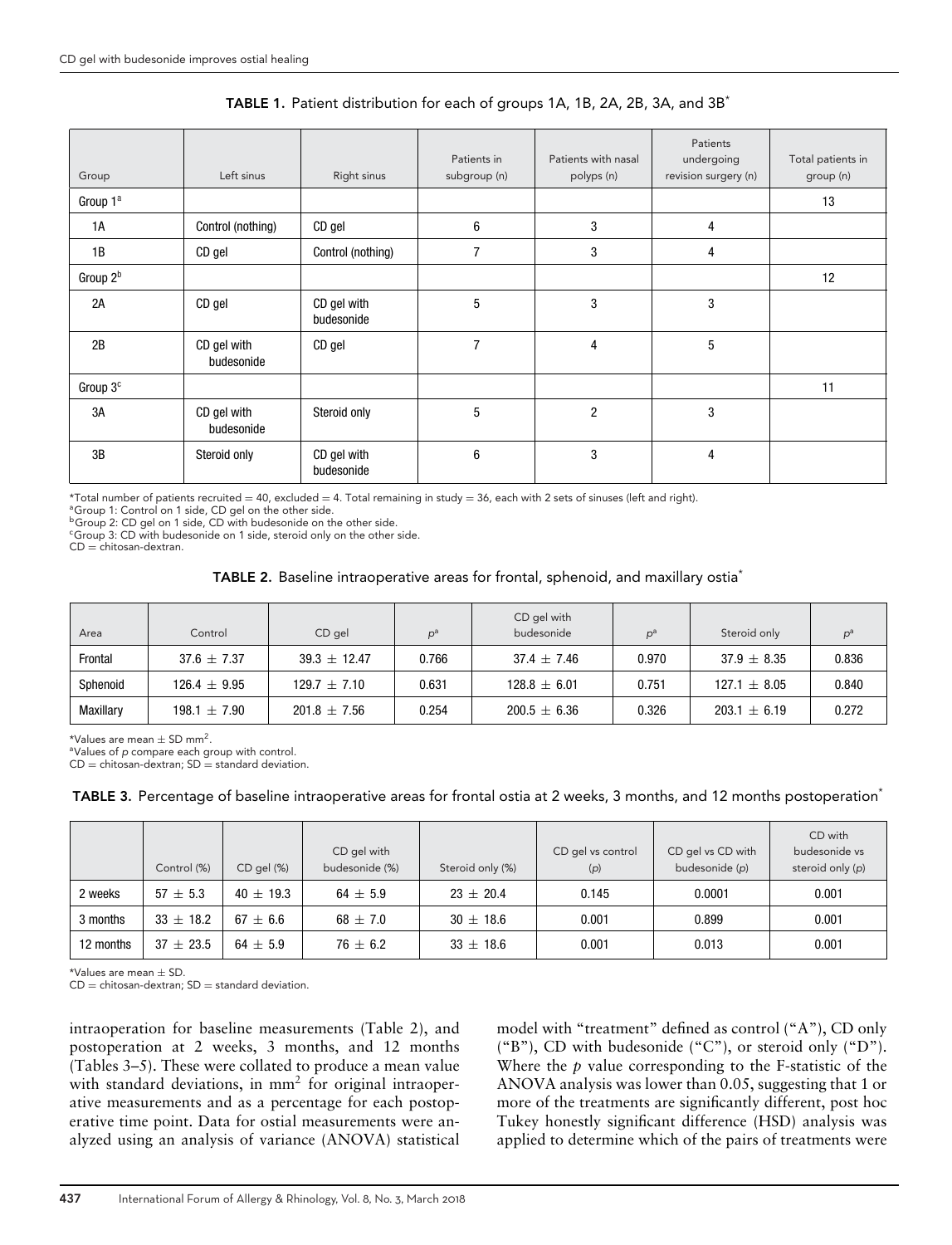

|           | Control (%)  | CD gel (%)     | CD gel with<br>budesonide (%) | Steroid only (%) | CD gel vs control<br>(p) | CD gel vs CD with<br>budesonide (p) | CD with<br>budesonide vs<br>steroid only (p) |
|-----------|--------------|----------------|-------------------------------|------------------|--------------------------|-------------------------------------|----------------------------------------------|
| 2 weeks   | $33 \pm 6.7$ | $57 + 5.9$     | $67 + 5.2$                    | $25 + 24.1$      | 0.001                    | 0.007                               | 0.001                                        |
| 3 months  | $43 \pm 6.4$ | $80 + 6.1$     | $83 \pm 7.7$                  | $44 \pm 16.8$    | 0.001                    | 0.59                                | 0.001                                        |
| 12 months | $52 + 4.9$   | $0.70 \pm 6.1$ | $76 \pm 6.3$                  | $47 + 7.2$       | 0.001                    | 0.009                               | 0.001                                        |

## TABLE 4. Percentage of baseline intraoperative areas for sphenoid ostia at 2 weeks, 3 months, and 12 months postoperation<sup>\*</sup>

 $*$ Values are mean  $+$  SD.

 $CD =$  chitosan-dextran;  $SD =$  standard deviation.

TABLE 5. Percentage of baseline intraoperative areas for maxillary ostia at 2 weeks, 3 months, and 12 months postoperation<sup>\*</sup>

|           | Control (%)  | CD gel (%)   | CD gel with<br>budesonide (%) | Steroid only (%) | CD gel vs control<br>(p) | CD gel vs CD with<br>budesonide (p) | CD with<br>budesonide vs<br>steroid only (p) |
|-----------|--------------|--------------|-------------------------------|------------------|--------------------------|-------------------------------------|----------------------------------------------|
| 2 weeks   | $67 \pm 9.2$ | $53 + 5.9$   | $76 \pm 6.0$                  | $53 + 7.6$       | 0.001                    | 0.001                               | 0.001                                        |
| 3 months  | $52 \pm 6.1$ | $75 \pm 8.0$ | $78 \pm 5.9$                  | $46 \pm 6.6$     | 0.001                    | 0.49                                | 0.001                                        |
| 12 months | $58 \pm 5.0$ | $78 \pm 7.6$ | $83 \pm 6.5$                  | $46 \pm 6.4$     | 0.001                    | 0.058                               | 0.001                                        |

\*Values are mean  $\pm$  SD

 $CD =$  chitosan-dextran;  $SD =$  standard deviation.

significantly different from the other, in particular: control vs CD gel ("A"#"B"), CD gel vs CD with budesonide ("B"#"C"), and CD with budesonide vs steroid only ("C"#"D"), where  $k = 4$ ,  $v = 68$  degrees of freedom, and significance level was set at 0.05. Graphical representations are displayed in Figures 1–3, which plot the means for each treatment at each time point. The ordinal grading results for adhesions and wound healing (adhesions, edema, granulation tissue, pus, and crust formation) for each group were analyzed using chi-squared test for each of the 3 time points (Tables 6–10), with significance set at 0.05.

## Results

A total of 40 patients were enrolled into the study, with patient ages ranging from 18 to 74 years, with a mean age of 46.4 years. All patients underwent complete bilateral functional ESS (FESS) procedures (maxillary antrostomy, sphenoethmoidectomy, and frontal sinusotomy). A total of 17 were primary operations, and 23 were revision surgeries. Four of the 40 recruited patients did not complete the full set of postoperative follow-up consultations, and therefore were subsequently excluded from the study. Of the 36 patients who remained in the study, 6 were randomized to group 1A, 7 were randomized to group 1B (total of 13 in group 1A and 1B combined), 5 were randomized to group 2A, 7 were randomized to group 2B (total of 12 in group 2A and 2B combined), 5 were randomized to group 3A, and 6 were randomized to group 3B (total of 11 in group 3A and 3B combined). This yielded a total of 72 individual sinus sides (36 patients with left and right sinus pairs each) that were distributed between control, CD gel only,  $CD +$  budesonide, and steroid only (Table 1).

## Effect of CD gel,  $CD +$  budesonide, and steroid alone with regard to ostial stenosis

There was no significant difference in the mean values for intraoperative (baseline) frontal, maxillary, and sphenoid sinus ostia between treatment sides (Table 2).

Each sinus ostium was compared to its baseline size for each time point (as a percentage value,  $% \pm$  standard deviation [SD]), presented in Table 3 for frontal ostia, Table 4 for sphenoid ostia and Table 5 for maxillary ostia).

Ostial sides that were treated with CD gel were compared against ostial sides that served as controls (received no treatment). Statistical significance was only demonstrated at 3 months and 12 months postoperation for frontal ostia. At 3 months, the mean size of "control" frontal ostia was  $0.33 \pm 0.182$  mm<sup>2</sup> compared to the mean size of "CD gel" frontal ostia, which was  $0.67 \pm 0.066$  mm<sup>2</sup> ( $p = 0.001$ ). And at 12 months, the mean size of "control" frontal ostia was  $0.37 \pm 0.235$  mm<sup>2</sup> compared to the mean size of "CD gel" frontal ostia  $0.64 \pm 0.059$  mm<sup>2</sup> ( $p = 0.001$ ). The difference between CD gel and control sides was significant at all time points for the sphenoid and maxillary ostia (Tables 2–5).

Ostial sides that were treated with CD+budesonide were compared against ostial sides that were treated with CD gel only (to determine the effect of adding steroid to the gel composition). Statistical significance was demonstrated at 2 weeks and 12 months postoperation for frontal and sphenoid ostia, but only significant at 2 weeks for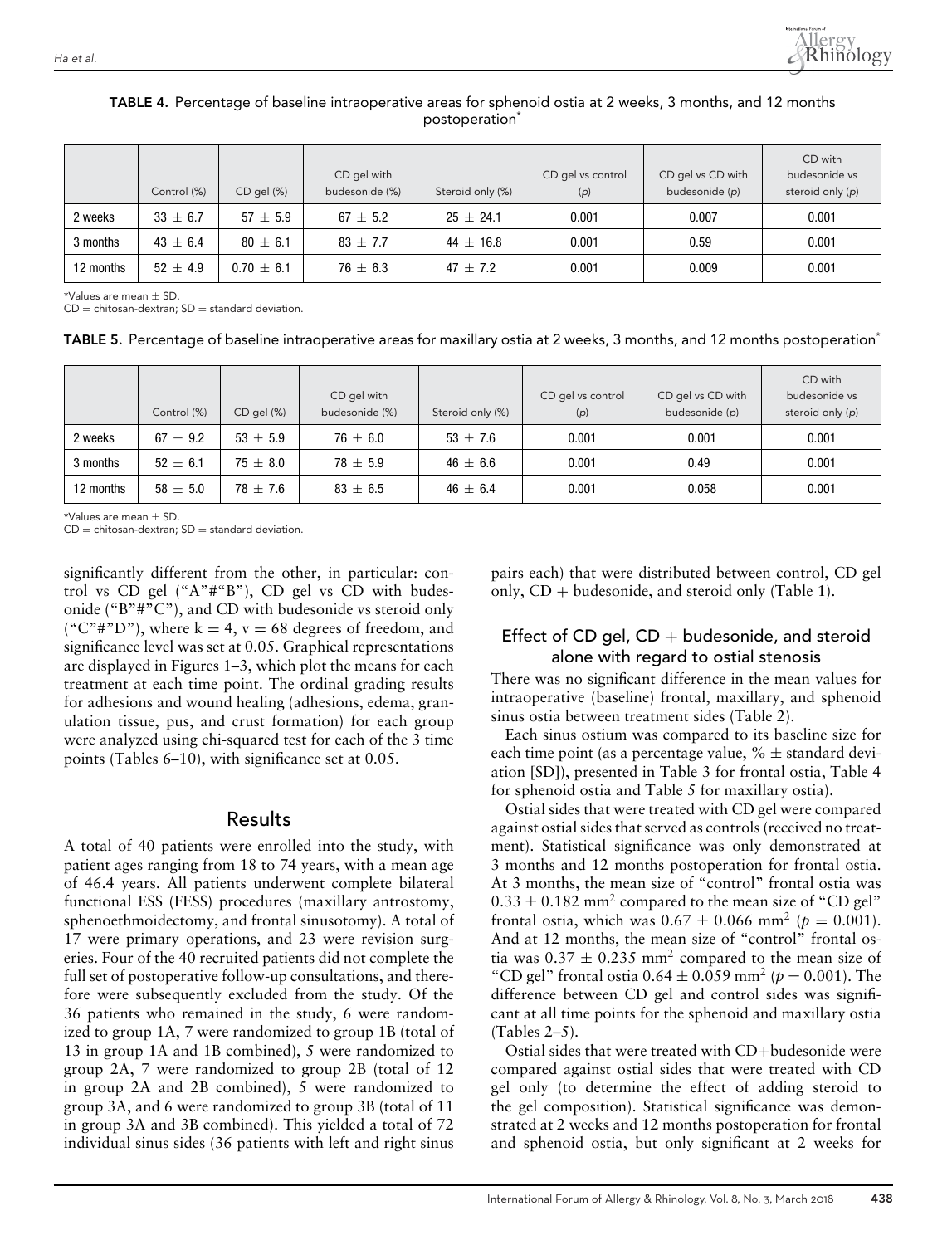

FIGURE 1. Graph comparing percentage of baseline area of frontal ostia for each group at 2 weeks, 3 months, and 12 months postoperation.



FIGURE 2. Graph comparing percentage of baseline area of sphenoid ostia for each group at 2 weeks, 3 months, and 12 months postoperation.



FIGURE 3. Graph comparing percentage of baseline area of maxillary ostia for each group at 2 weeks, 3 months, and 12 months postoperation.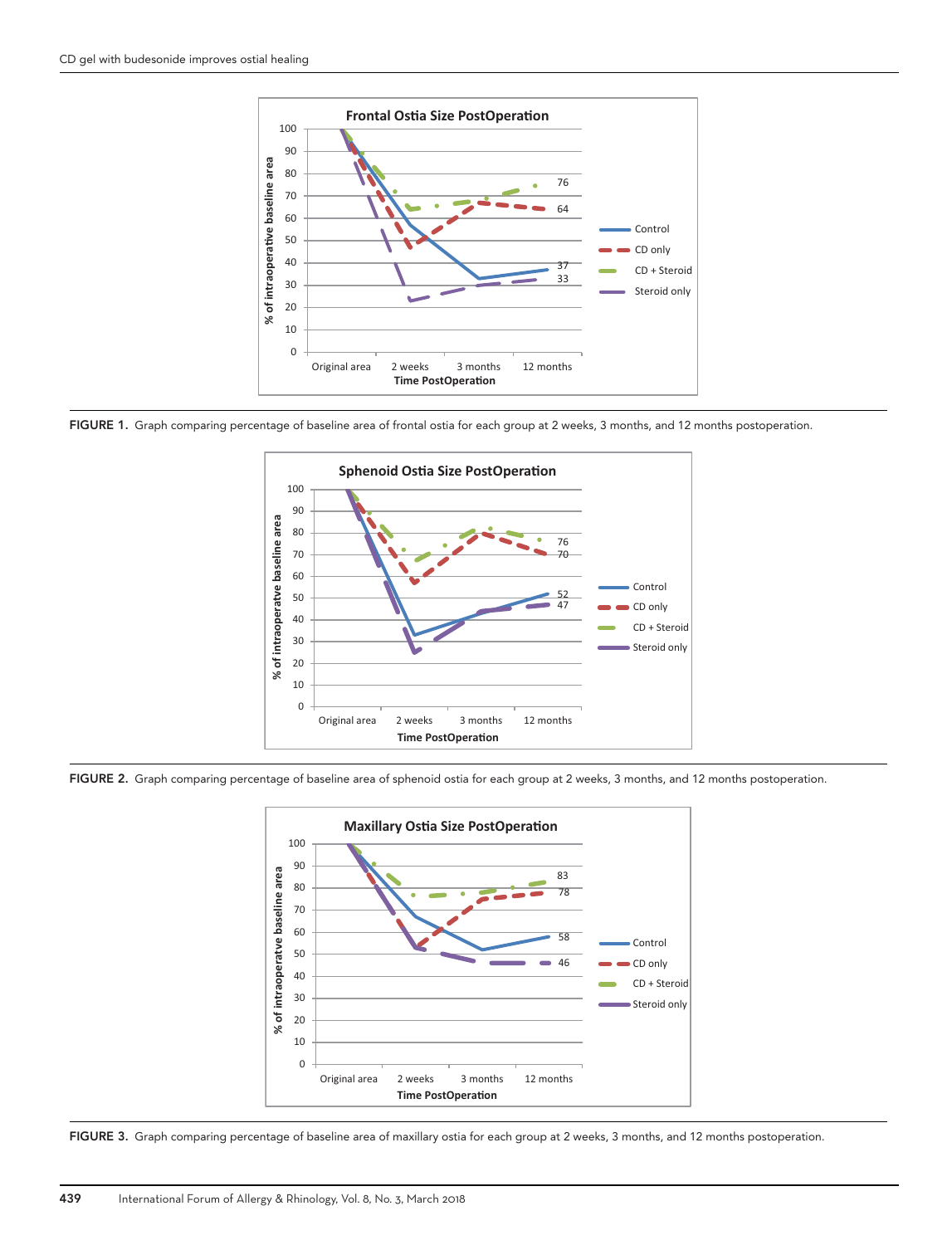

## TABLE 6. Incidence and severity of adhesions using an ordinal visual assessment scale (0 to 3) for each treatment at each time point

| Time point | Adhesions                 | Control        | CD gel       | CD gel with<br>budesonide | Steroid only   |
|------------|---------------------------|----------------|--------------|---------------------------|----------------|
| 2 weeks    | Grade 0, n                | 10             | 20           | 19                        | 7              |
|            | Grade 1, n                | 0              | 0            | 1                         |                |
|            | Grade 2, n                | $\overline{2}$ | 3            |                           |                |
|            | Grade 3, n                | 1              | 2            | 2                         | 2              |
|            | Incidence of adhesions, % | 23             | 20           | 17                        | 36             |
| 3 months   | Grade 0, n                | 10             | 22           | 21                        | 8              |
|            | Grade 1, n                | 1              | $\mathbf{1}$ | 0                         | $\overline{2}$ |
|            | Grade 2, n                | $\overline{1}$ | 1            |                           |                |
|            | Grade 3, n                | $\overline{1}$ | $\mathbf{1}$ |                           |                |
|            | Incidence of adhesions, % | 23             | 12           | 9                         | 33             |
| 12 months  | Grade 0, n                | 11             | 23           | 22                        | 9              |
|            | Grade 1, n                | 0              | $\mathbf 1$  | 0                         | 0              |
|            | Grade 2, n                | 1              | $\mathbf{1}$ |                           |                |
|            | Grade 3, n                | 1              | 0            | 0                         |                |
|            | Incidence of adhesions, % | 15             | 8            | 4                         | 18             |

CD = chitosan-dextran.

## TABLE 7. Incidence and severity of edema using an ordinal visual assessment scale (0 to 3) for each treatment at each time point

| Time point | Edema                 | Control          | CD gel         | CD gel with<br>budesonide | Steroid only   |
|------------|-----------------------|------------------|----------------|---------------------------|----------------|
| 2 weeks    | Grade 0, n            | 7                | 20             | 20                        | 5              |
|            | Grade 1, n            |                  |                | 1                         | 1              |
|            | Grade 2, n            | 3                | $\overline{c}$ |                           | $\overline{c}$ |
|            | Grade 3, n            | $\overline{c}$   | $\overline{c}$ |                           | 3              |
|            | Incidence of edema, % | 46               | 20             | 13                        | 55             |
| 3 months   | Grade 0, n            | 10               | 21             | 21                        | 6              |
|            | Grade 1, n            | $\boldsymbol{0}$ |                | $\mathbf{0}$              | 1              |
|            | Grade 2, n            | 3                | $\overline{c}$ | $\overline{2}$            | 2              |
|            | Grade 3, n            | $\overline{2}$   |                |                           | $\overline{2}$ |
|            | Incidence of edema, % | 33               | 16             | 13                        | 45             |
| 12 months  | Grade 0, n            | 12               | 24             | 23                        | 10             |
|            | Grade 1, n            | 0                | 0              | 1                         | 0              |
|            | Grade 2, n            | $\mathbf{1}$     |                | 0                         | 0              |
|            | Grade 3, n            | 0                | 0              | $\mathbf{0}$              | 1              |
|            | Incidence of edema, % | 8                | 4              | 4                         | 9              |

CD = chitosan-dextran.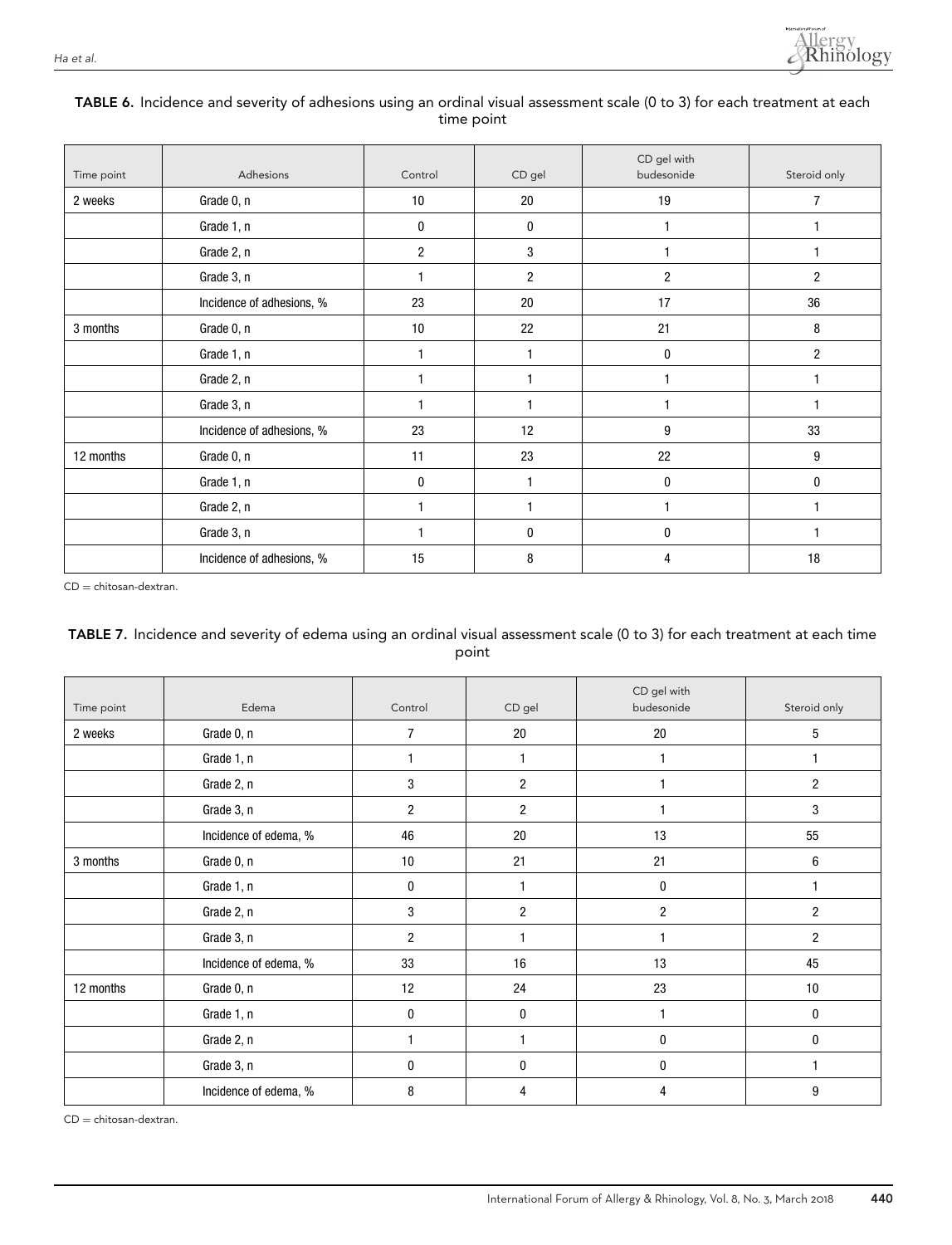## TABLE 8. Incidence and severity of granulation tissue formation using an ordinal visual assessment scale (0 to 3) for each treatment at each time point

| Time point | Granulations                 | Control        | CD gel | CD gel with<br>budesonide | Steroid only |
|------------|------------------------------|----------------|--------|---------------------------|--------------|
| 2 weeks    | Grade 0, n                   | 10             | 23     | 22                        | 8            |
|            | Grade 1, n                   | $\bf{0}$       | 0      | 0                         | $\mathbf{0}$ |
|            | Grade 2, n                   | $\overline{c}$ |        |                           |              |
|            | Grade 3, n                   |                |        | 0                         | 2            |
|            | Incidence of granulations, % | 23             | 8      | 4                         | 27           |
| 3 months   | Grade 0, n                   | 12             | 24     | 22                        | 9            |
|            | Grade 1, n                   | $\mathbf{0}$   | 0      | 0                         | 0            |
|            | Grade 2, n                   |                |        |                           |              |
|            | Grade 3, n                   | 0              | 0      | 0                         |              |
|            | Incidence of granulations, % | 8              | 4      | 4                         | 18           |
| 12 months  | Grade 0, n                   | 12             | 24     | 22                        | 9            |
|            | Grade 1, n                   | 0              |        |                           |              |
|            | Grade 2, n                   |                | 0      | 0                         | $\mathbf{0}$ |
|            | Grade 3, n                   | $\bf{0}$       | 0      | 0                         |              |
|            | Incidence of granulations, % | 8              | 4      | 4                         | 18           |

CD = chitosan-dextran.

## TABLE 9. Evidence and severity of pus formation using an ordinal visual assessment scale (0 to 2) for each treatment at each time point

| Time point | Pus                 | Control        | CD gel         | CD gel with<br>budesonide | Steroid only   |
|------------|---------------------|----------------|----------------|---------------------------|----------------|
| 2 weeks    | Grade 0, n          | 8              | 22             | 21                        | 7              |
|            | Grade 1, n          | $\overline{2}$ |                |                           | $\overline{2}$ |
|            | Grade 2, n          | $\overline{2}$ | 2              |                           | $\overline{c}$ |
|            | Incidence of pus, % | 33             | 12             | 9                         | 36             |
| 3 months   | Grade 0, n          | 11             | 22             | 22                        | 8              |
|            | Grade 1, n          | 0              |                | $\bf{0}$                  |                |
|            | Grade 2, n          | $\overline{2}$ | $\overline{2}$ |                           | $\overline{2}$ |
|            | Incidence of pus, % | 15             | 12             | 4                         | 27             |
| 12 months  | Grade 0, n          | 10             | 21             | 20                        | 8              |
|            | Grade 1, n          | $\overline{2}$ | 3              | 3                         | $\overline{2}$ |
|            | Grade 2, n          |                |                | $\bf{0}$                  |                |
|            | Incidence of pus, % | 23             | 16             | 14                        | 27             |

 $CD =$  chitosan-dextran.

maxillary ostia. At 12 months, the mean size of "CD only" frontal ostia was  $0.64 \pm 0.059$  mm<sup>2</sup> compared to the mean size of "CD+budesonide" frontal ostia, which was 0.76  $\pm$ 0.062 mm<sup>2</sup> ( $p = 0.013$ ); and the mean size of "CD only" sphenoid ostia was  $0.70 \pm 0.061$  mm<sup>2</sup> compared to the mean size of " $CD +$  budesonide" sphenoid ostia, which was  $0.76 \pm 0.063$  mm<sup>2</sup> ( $p = 0.009$ ).

Ostial sides that were treated with steroid only were compared against ostial sides that were treated with  $CD + b$ udesonide (to determine whether the effect was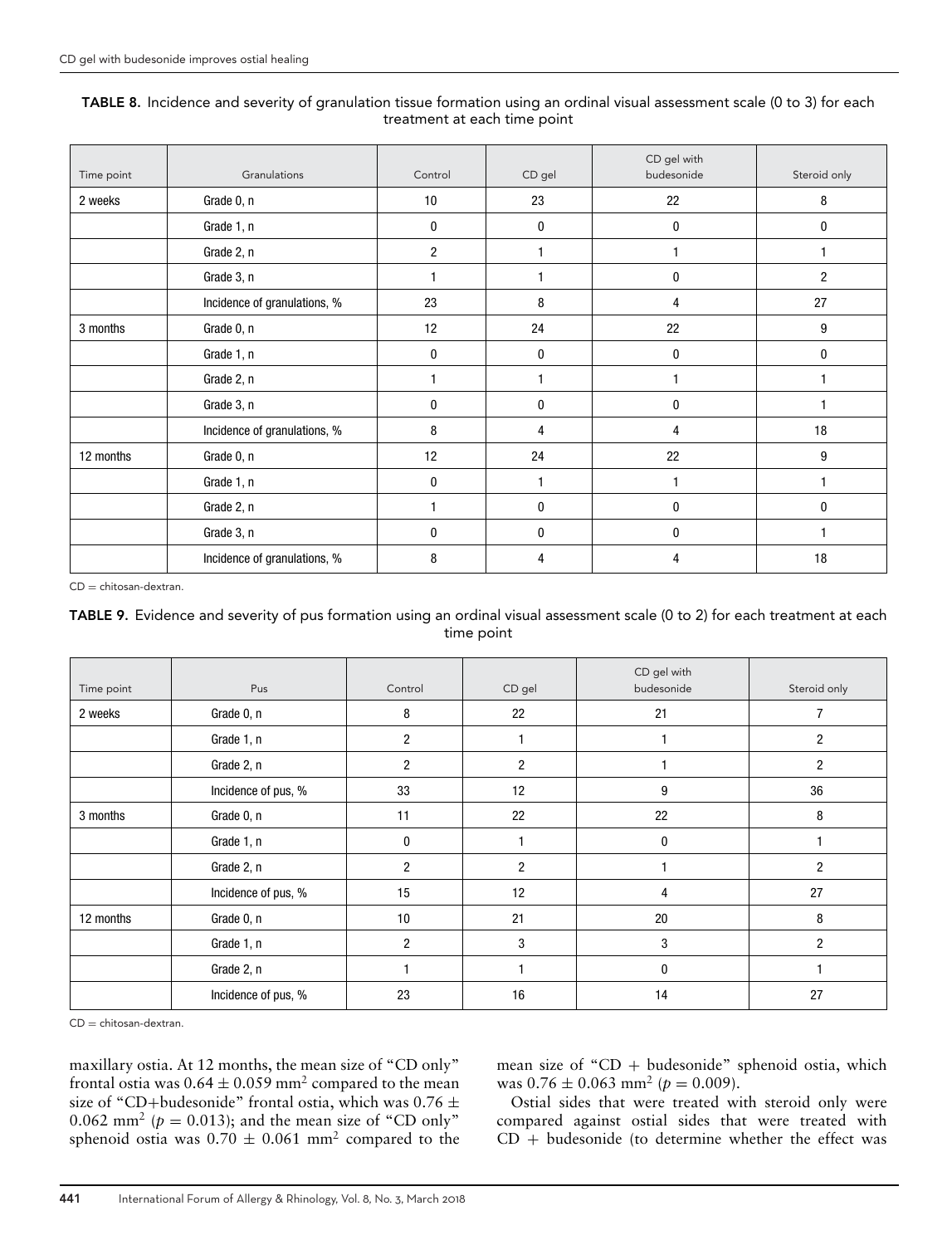

| Time point | Crusts                          | Control | CD gel         | CD gel with<br>budesonide | Steroid only   |
|------------|---------------------------------|---------|----------------|---------------------------|----------------|
| 2 weeks    | Grade 0, n                      | 9       | 18             | 19                        | 6              |
|            | Grade 1, n                      |         | 4              | $\overline{c}$            | $\overline{c}$ |
|            | Grade 2, n                      | 3       | 3              | $\overline{2}$            | 3              |
|            | Incidence of crust formation, % | 31      | 28             | 17                        | 45             |
| 3 months   | Grade 0, n                      | 11      | 22             | 22                        | 8              |
|            | Grade 1, n                      |         |                |                           |                |
|            | Grade 2, n                      |         | $\overline{2}$ | $\mathbf{0}$              |                |
|            | Incidence of crust formation, % | 15      | 12             | 4                         | 20             |
| 12 months  | Grade 0, n                      | 12      | 24             | 23                        | 9              |
|            | Grade 1, n                      | 0       |                | 0                         | 0              |
|            | Grade 2, n                      |         | 0              | 0                         |                |
|            | Incidence of crust formation, % | 8       | 4              | 0                         | 10             |

#### TABLE 10. Incidence and severity of crust formation using an ordinal visual assessment scale (0 to 2) for each treatment at each time point

 $CD =$  chitosan-dextran.

attributable to the steroid only). Statistical significance was demonstrated at all time points for all 3 ostia. At 12 months, the mean size of "CD + budesonide" frontal ostia was  $0.76$  $\pm$  0.062 mm<sup>2</sup> compared to the mean size of "steroid only" frontal ostia, which was  $0.33 \pm 0.186$  mm<sup>2</sup> ( $p = 0.001$ ); the mean size of "CD + budesonide" sphenoid ostia was  $0.76 \pm 0.063$  mm<sup>2</sup> compared to the mean size of "steroid" only" sphenoid ostia, which was  $0.47 \pm 0.072$  mm<sup>2</sup> ( $p =$  $0.001$ ); and the mean size of "CD + budesonide" maxillary ostia was  $0.83 \pm 0.065$  mm<sup>2</sup> compared to the mean size of "steroid only" maxillary ostia, which was  $0.46 \pm 0.064$ mm<sup>2</sup> ( $p < 0.01$ ).

## Effect of CD gel,  $CD +$  budesonide, and steroid alone with regard to adhesion formation

The incidence and severity of adhesions at 2 weeks, 3 months, and 12 months for each group are shown in Table 6. At 12 months postoperation, the incidence of adhesions was least in the CD with budesonide group (4%) compared to control (15%). The steroid-only group exhibited a higher incidence than control (18%). Of these, the adhesions were equally distributed between grades 2 and 3 for the control and steroid-only groups, compared with grade 1 and 2 for CD-only group and only 1 grade 2 for the CD+budesonide group.

## Effect of CD gel,  $CD +$  budesonide, and steroid alone with regard to other features of wound healing

The incidence and severity of edema, granulation tissue, pus, and crust formation at 2 weeks, 3 months, and 12 months are shown in Tables 7–10 for each treatment group.

# **Discussion**

Nasal packing materials are commonly used in the hope of improving wound healing outcomes for patients following ESS. CD gel alone has been demonstrated to significantly improve ostial stenosis following surgery compared to no treatment. This randomized controlled trial in 36 patients demonstrated that the addition of budesonide to CD gel when compared to CD gel alone, resulted in a significant reduction in ostial stenosis up to 12 months following surgery in frontal and sphenoid sinus ostia sites, but not in maxillary sites. When compared to control however, all 3 ostial sites demonstrated significance in reduction of ostial stenosis. Furthermore, there was a statistical significance for all 3 ostial sites when CD with budesonide was compared to topical betamethasone alone, indicating that the effect seen with the CD+budesonide combination is not due to the steroid effect alone.

Dissolvable dressings have been used primarily for hemostatic purposes immediately post-ESS. However, dressings that show good hemostatic properties $26-31$  also increase postoperative scar formation.<sup>14, 26</sup> This is because activation of the clotting cascade also serves to activate the inflammatory pathways that are detrimental to wound healing. Chandra et al.14 showed that FloSeal significantly increased granulation formation ( $p = 0.007$ ) and adhesion formation ( $p = 0.006$ ), a finding continued to be observed at 21 months following surgery. These findings were also supported by work conducted by Shrime et al.,  $^{26}$  and Maccabee et al. $15$